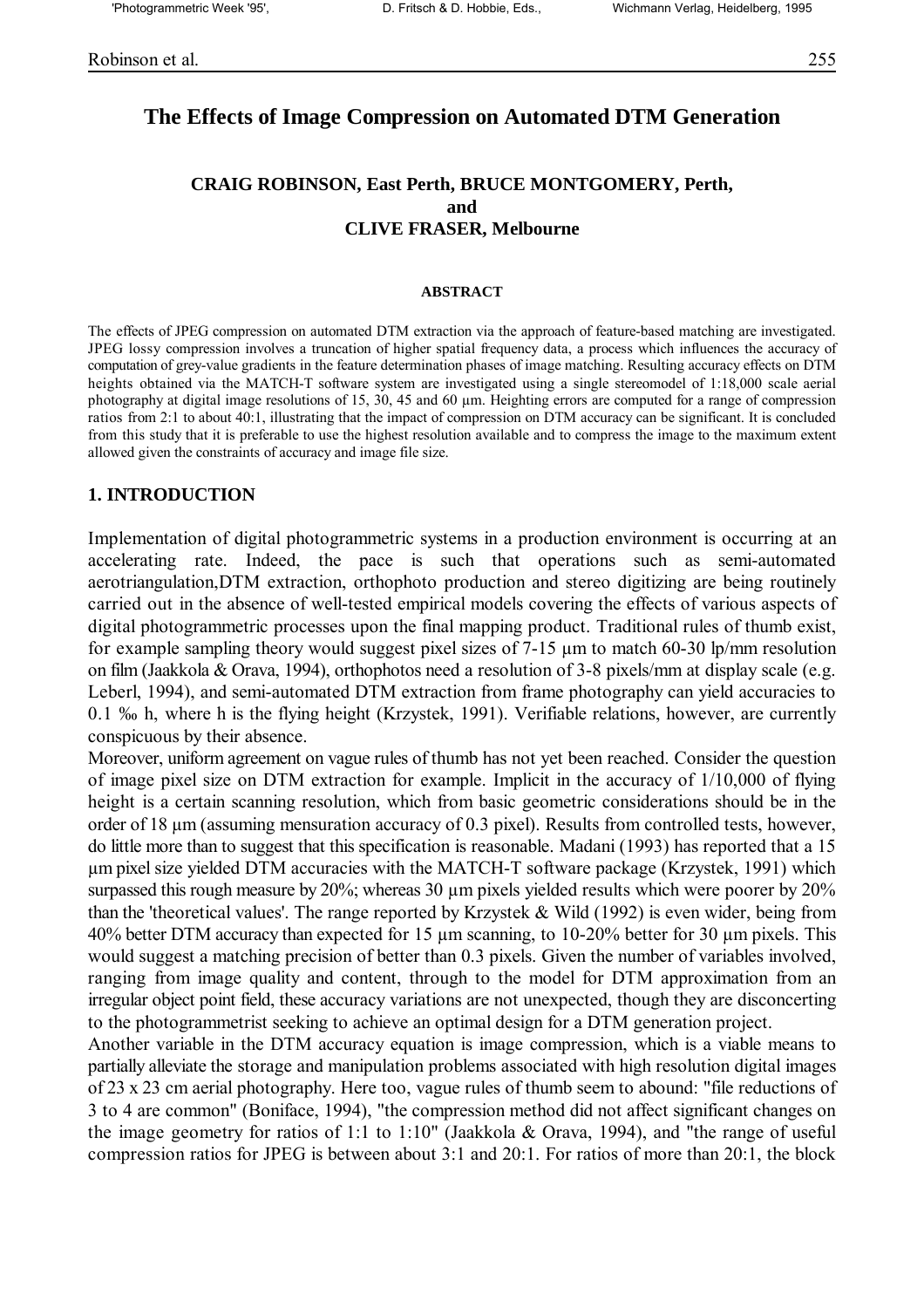artefacts resulting from the division of the image into 8 by 8-pixel blocks become highly objectionable" (Villasenor et al, 1993).

Image compression, and most commonly JPEG still-image, lossy compression forms an integral part of today's high-end softcopy (digital) photogrammetric systems, where it is important for two further reasons beyond the obvious one regarding data storage (Toth, 1994). The first is that data access times and transfer rates are proportional to the actual data file size, and the second is that data size significantly influences processing time. The question of acceptable compression ratios is typically addressed in the context of visual assessment of the reconstructed image following lossy compression. While this may serve the needs of manual image mensuration, it does not necessarily provide insight into the impact of JPEG on automated image mensuration through centroiding or matching, be it feature- or area-based.

In this paper, the effects of JPEG compression on DTM generation via the MATCH-T software system are investigated. The scope of the investigation is modest, being confined to a single stereo model of 1:18,000 scale aerial photography, which has been scanned to yield a range of pixel sizes from 15 µm to 120 µm. Only resolutions of 15, 30, 45 and 60 µm are addressed in the present paper. The two higher resolutions (uncompressed) have been shown to yield DTM accuracies surpassing 0.1 % h (Madani, 1993; Krzystek & Wild, 1992), whereas the two lower resolutions were included since they can be utilized in some instances for DTM generation in support of orthophoto production. The compression ratios considered ranged from 2:1 to about 40:1, and all processing was carried out on an Intergraph ImageStation Photogrammetric Workstation incorporating JPEG compression hardware and MATCH-T. With the investigation being limited to the single aim of assessing JPEG compression effects alone on DTM accuracy, and being confined to a single model, the realistic goal was to produce findings that would support practical guidelines rather than any definitive behavioural model linking compression and the accuracy of DTM extraction.

# **2. JPEG COMPRESSION AND MATCH-T**

The JPEG still-image, lossy compression standard formulated by the ISO Joint Photographic Experts Group is currently the favoured compression algorithm for digital photogrammetric applications. Apart from being a well-known standard, JPEG has practical advantages in that it supports fast, 'on-the-fly' compression and decompression with the algorithms being capable of hardware implementation (e.g. Toth, 1994). Under JPEG the image to be compressed in subdividedinto 8 x 8 pixel blocks, with the image blocks being converted to the frequency domain via a discrete cosine transform. A quantization process then takes place in which the transformed coefficients are scaled and converted to integers. It is in this 'lossy' step only that the geometric and radiometric quality of the image is degraded. A lossless entropy encoding step follows quantization to complete the compression process (e.g. Aravind et al, 1993).

Within the quantization process a user-specified scaling factor, the q-factor, governs the degree of removal of spatial frequency data and therefore compression accuracy. Experience suggests that an acceptable range of q-factors would include values which yield compression ratios of between 3:1 and 20:1 (Villasenor et al, 1993; Aravind et al, 1993). This compression ratio range, however, is selected on the basis of minimising visible distortion, which comes in the form of block artefacts. These artefacts result from the 8 x 8 pixel blocking and they have the potential of compromising computer-based image processing tasks which operate on the reconstructed images. False edge effects complicate image analysis and segmentation, as well as edge detection (Villasenor et al, 1993).

Automated DTM extraction via MATCH-T involves two distinct parts: a pre-processing stage and the actual DTM generation step (Krzystek & Wild, 1992). It is in the first part, and especially in the formation of feature pyramids, that the impact of image compression will manifest itself. At each level of the image pyramid, the associated feature pyramid comprises image point features derived by the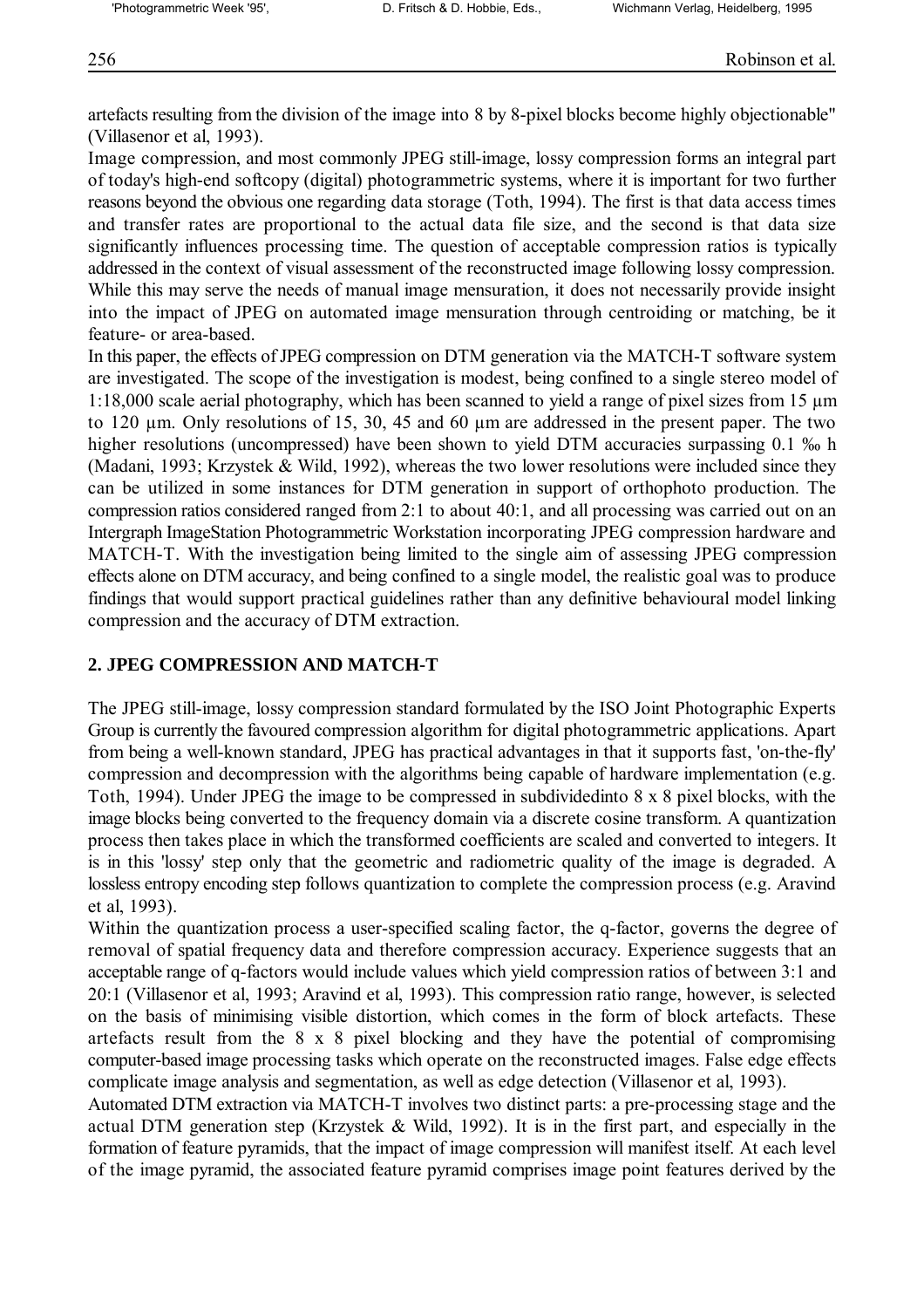## Robinson et al. 257

Förstner operator (Förstner, 1986; 1993). The window selection and feature location steps of interest value computation involve the use of pixel intensity gradients, which are in turn influenced by the quantization process within JPEG compression. While these effects may be beyond the level of human visual perception, the truncation of higher spatial frequencies will certainly influence the computation of grey-value gradients and potentially degrade the geometric integrity of the feature location. The question is by how much. One instance where JPEG compression effects could be expected to be most pronounced is when the border of an 8 x 8 pixel block of a highly compressed image falls within the pixel window (5 x 3 for epipolar geometry) used for the interest operator computation. Within the reported investigation no attempt has been made to analyse compression effects on feature extraction and subsequent matching from a theoretical standpoint. Instead, a limited practical test was carried out in order to gain a quantitative 'feel' for the degree of DTM accuracy degradation accompanying the information-losing step of JPEG compression.

## **3. EXPERIMENTAL PROCEDURE**



Figure 1: Ortho-rectified Image of Guilderton Test Site.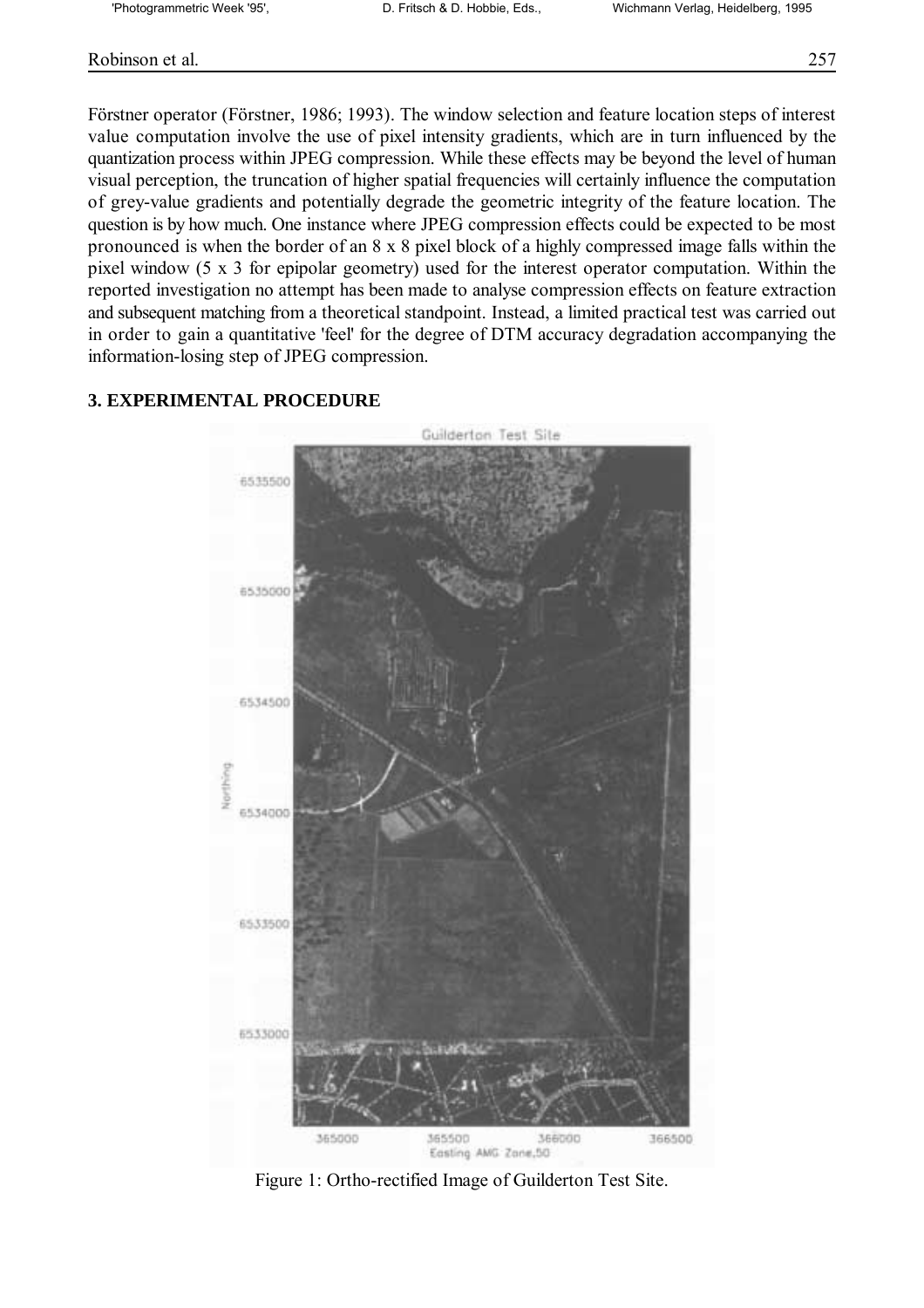## 258 Robinson et al.

Within the workflow that produces a DTM from a stereo pair of absolutely oriented, epipolarresampled aerial images, a number of error sources combine to influence the final precision of the height information determined. In seeking to investigate the influence of image compression alone on MATCH-T feature-based matching, it was necessary to design an experiment in which the errors in the photogrammetric orientation, resampling and DTM formation stages could be minimised. This was achieved by establishing a 'benchmark' DTM and then comparing subsequent DTM data obtained via JPEG compressed images to this 'ground truth' data, which was obtained from non-compressed data at the highest resolution level considered (15  $\mu$ m). Figure 1 shows an ortho-rectified image of the test site selected for the investigation. The figure corresponds to the area covered by a single stereopair of 1:18,000 scale photography obtained with a wild RC10 camera of 152 mm focal length over the Guilderton area of Western Australia. The site comprised gently undulating terrain and sparse vegetation, the latter characteristic being chosen to minimise the density of ground surface 'disturbances' such as the vegetation canopy and buildings. Within the imagery there was a reasonable distribution of areas of high, medium and low spatial frequency. Diapositives were scanned on the Intergraph/Zeiss PS1 Photoscan system, contrast balanced, at a resolution of 15 µm. Hardware storage limitations at the time of the investigation precluded consideration of 7.5 µm scanning. The general methodology for the practical testing was as follows:

- a) A DTM was constructed from the uncompressed, 15 µm resolution epipolar-resampled imagery via MATCH-T. This DTM was held as the 'true' elevation data against which terrain heights obtained in subsequent determinations with compressed imagery were to be compared.
- b) The same imagery was then compressed utilizing 22 q-factor values ranging from 10 to 799 (approximate compression ratios of 2:1 to 40:1).
- c) DTMs were then derived for each of these compressions, with all model orientation and MATCH-T parameters being held fixed at the values corresponding to the benchmark determination. A 20 m grid interval was utilized in conjunction with a border delineating the nominal 3.1 km x 1.8 km area of interest. Each DTM comprised 13950 points.
- d) The 15 µm uncompressed imagery was then sub-sampled, using an averaging algorithm for the pixel aggregation to produce images at 30, 45 and 60 µm resolutions, and the procedures of b) and c) were repeated. (This phase of the testing was also extended to resolutions of 75, 90, 105 and 120 µm; for a summary of these results, which are not reported here, refer to Robinson, 1994.)
- e) Deviations in DTM height data for each resolution and degree of compression were then evaluated against the benchmark DTM, thus yielding both an error surface 'map' and an estimate of RMS heighting error. Recall that this RMS error is relative to the uncompressed, 15  $\mu$ m resolution DTM and does not include components associated with the remaining photogrammetric processes.

compression ratio (i:1)



Figure 2: Approximate values of compression ratios for different q-factors.

Of interest to the photogrammetrist dealing with JPEG compressed images is the data storage savings associated with different values of the quantization scaling parameter. Unfortunately the compression ratios associated with different q-factor values are data dependent, the degree of compression being a function of resolution and the spatial frequency distribution within the image. For example, a q-factor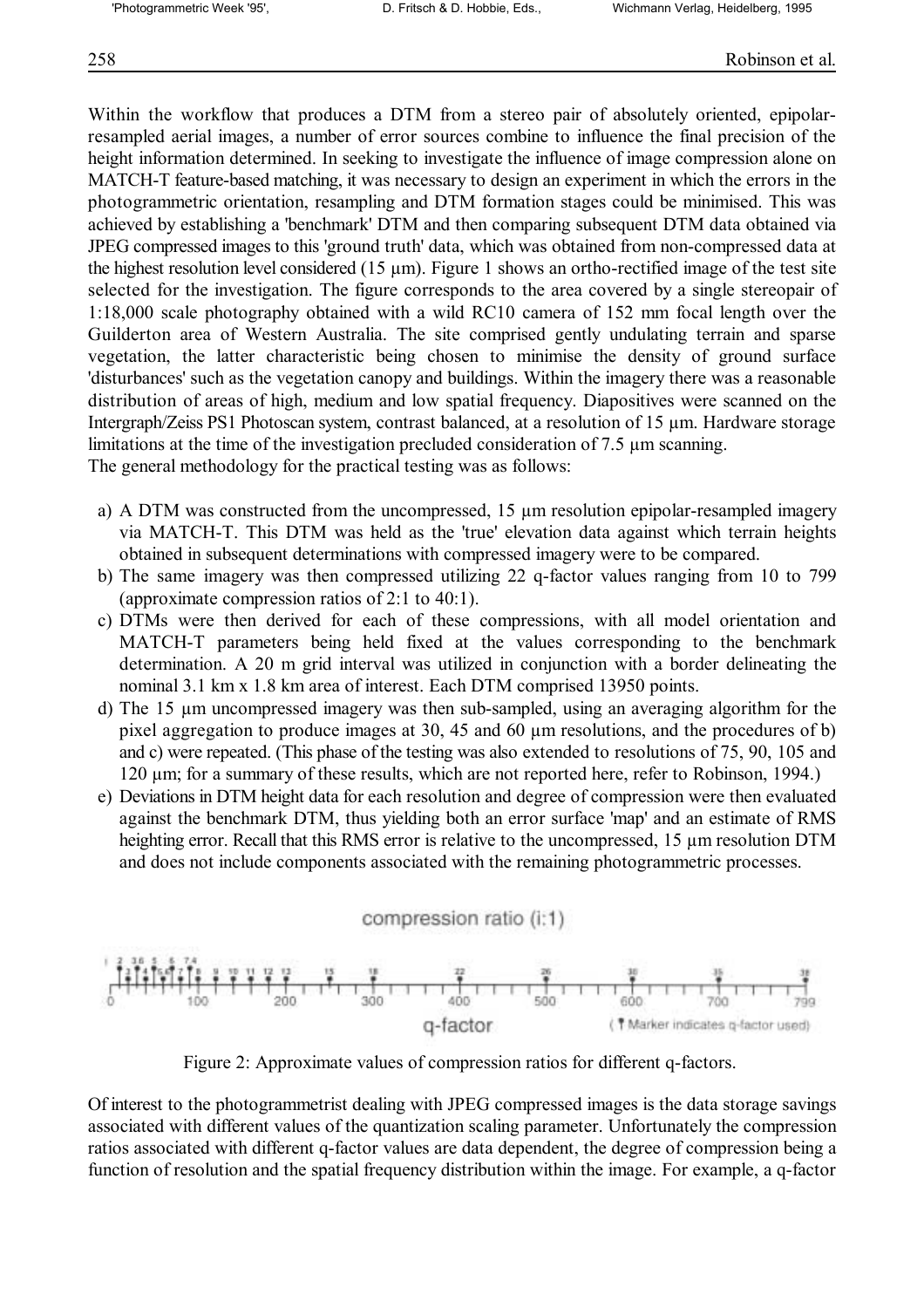value of 30 leads to compression ratios of 3.8:1, 3.6:1 and 3.5:1 for one of the test images, for resolutions of 15, 30 and 45 µm, respectively. Corresponding figures for a q-factor of 100 are 8.3:1, 7.9:1 and 7.6:1. In order to give an indication of the compression ratios achieved, approximate values related to the 8-bit test imagery are given for different q-factors in Figure 2.

Based on the rule of thumb suggesting a DTM heighting precision of  $0.1$  % h, the uncompressed 15 µm imagery should yield elevation data to an accuracy of about 0.27m. Within the absolute orientation phase, checkpoint residuals indicated that triangulation accuracy from manual stereo observations was well within this tolerance. One error source that did prove to be of greater magnitude than anticipated, however, was the impact of the epipolar resampling algorithm. The RMS height discrepancies between DTM heights generated from the uncompressed 15 µm resolution imagery, using bi-linear interpolation and cubic convolution, amounted to 0.13 m. For all subsequent MATCH-T runs at the different resolutions and quantization scale factor values, bi-linear interpolation was chosen.

## **4. RESULTS**



Figure 3: Spatial distribution of outliers for 15  $\mu$ m imagery compressed at a q-factor of 10.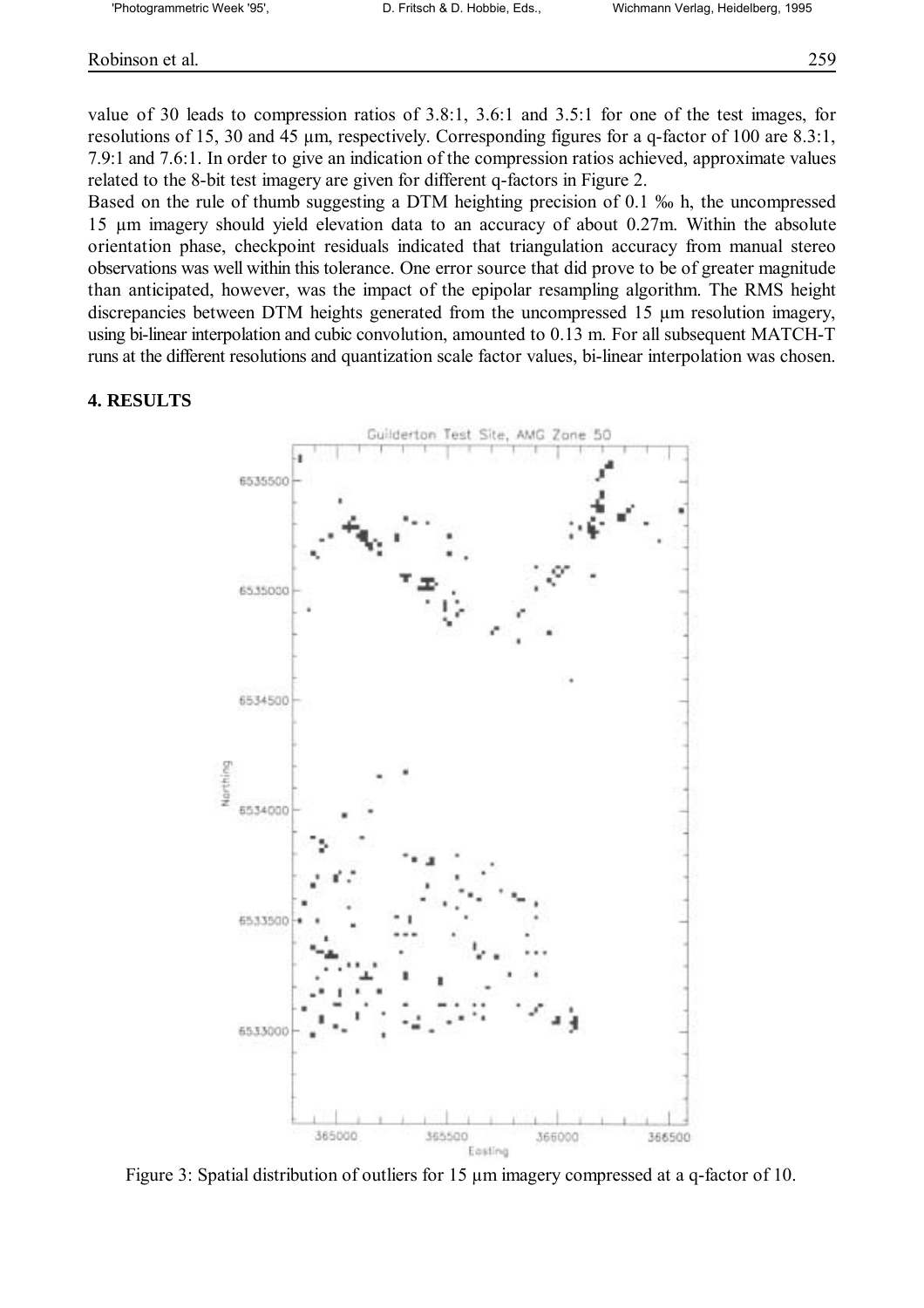A total of 92 DTM computations were carried out for the four image resolution values. For each MATCH-T run height discrepancies against the benchmark 15  $\mu$ m DTM were determined, and outliers identified. The number of outliers  $(>3\sigma)$  present in each run varied from 1% (140) to 1.8% (250) of the total number of points, with the distribution in all cases being similar to that shown in Figure 3. Outliers tended to be concentrated in regions of high spatial frequency, for example in fallow fields and dry watercourses. Interestingly enough, the number of outliers did not vary significantly with either resolution or the degree of image compression.



Figure 4: RMS heigthting errors relative to the 15 µm benchmark DTM for JPEG compressed images at four resolutions.

The principal results of the investigation are shown in Figure 4 which illustrates the variations in DTM accuracy (relative to the uncompressed 15 µm DTM) for the four image resolutions over the JPEG q-factor range of 10 to 799. A first inspection of the error curves suggests a near linear fall-off in accuracy with increasing q-factor values, the gradient being inversely proportional to image resolution. Prior to looking at the JPEG compression effects, however, it is interesting to note the linear change in the RMS heighting values for the uncompressed images at 30, 45 and 60 µm. Under the assumption of 1/3 pixel precision within the feature-based matching, the degradation in DTM accuracy for each 15  $\mu$ m change in image resolution should be in the order of 0.15 m (1.6 x 18000 x 5  $\mu$ m). And so it is between the three lower resolution image pairs. This analysis does not fully account for the 0.22 m RMS value between 15  $\mu$ m and 30  $\mu$ m resolutions, however.

The RMS error curves in Figure 4 provide an indication of the anticipated fall-off in relative heighting precision with increasing compression ratios and decreasing scanning resolution. To gain a practical measure of the absolute accuracy the RMS values must be combined with the 0.1 % h precision associated with the benchmark DTM, thus yielding the standard errors  $\sigma$ <sub>z</sub> of DTM heights indicated in Figure 5. As an example, consider the case where a final DTM height accuracy of 0.2  $\%$  h (0.5 m) is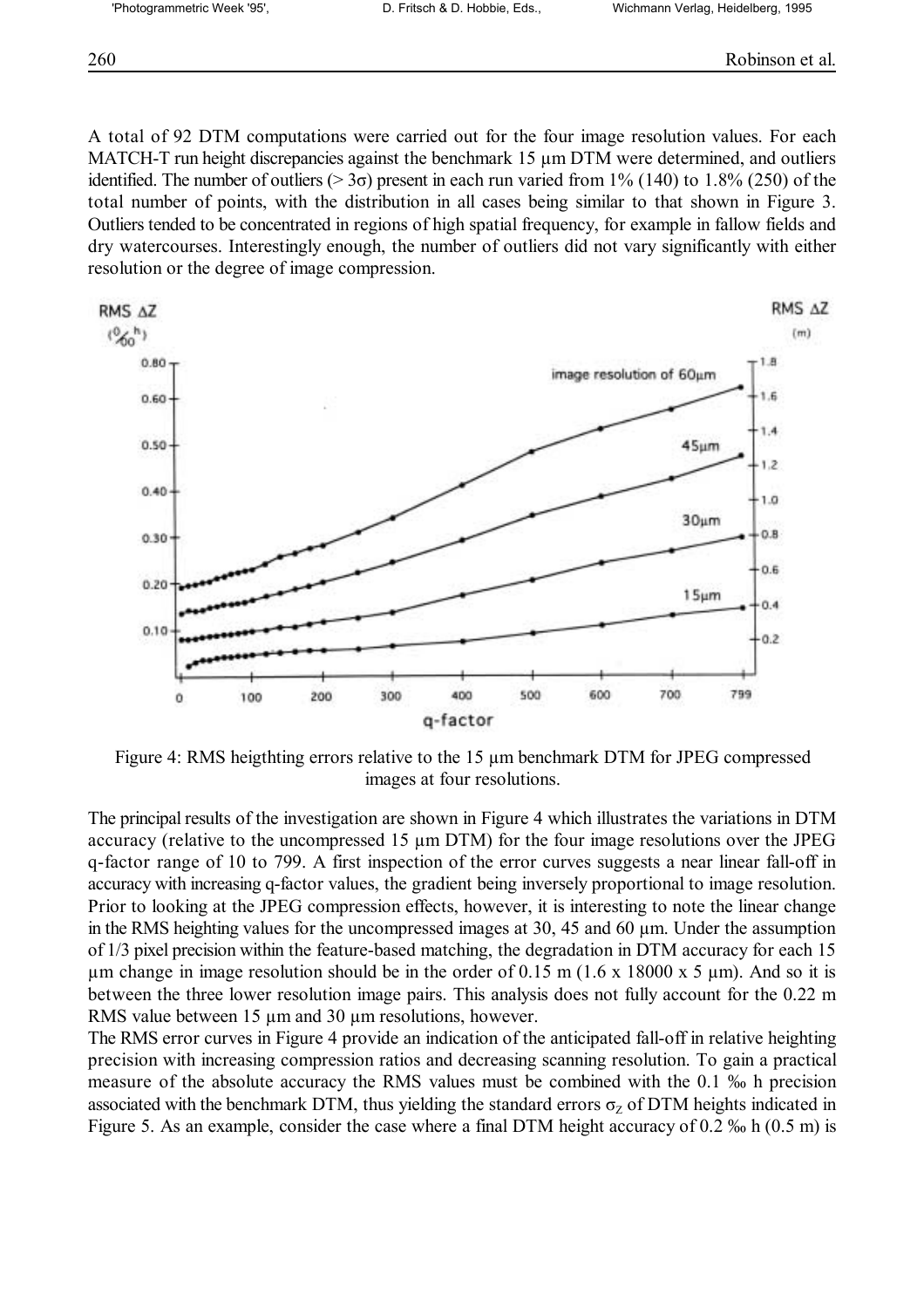required for the Guilderton test area. In this case, combinations of resolution and compression ratios meeting this tolerance are: all 15  $\mu$ m determinations, 30  $\mu$ m resolution with compression ratios of 20:1 or smaller, and 45 µm resolution at 6:1 or smaller. Each of these combinations yields a different image



Figure 5: Absolute DTM heighting precesion,  $\sigma_z$ , inferred from relative heighting error (Figure 4) and assumed benchmark DTM accuracy of 0.1% h.

file size and thus the information can be used to optimize both data storage requirements and the associated computation times involved. The gradients of the curves in Figures 4 and 5 would suggest that for automated DTM extraction it is better to choose a highly compressed, high resolution image rather than a lower resolution image with a smaller compression ratio that yields the same data file size.

Computation times for the DTM extraction via MATCH-T are dependent on image resolution, and independent of the degree of JPEG compression. Thus, it would seem attractive from a productivity standpoint to always opt for the lowest resolution that will yield sufficient heighting accuracy. This is of course at odds with the previous recommendation, based on accuracy considerations, to choose higher image resolution.

#### **5. CONCLUDING REMARKS**

The results obtained in this investigation illustrate that JPEG compression has a significant influence on automated DTM extraction via a feature-based matching process such as that embodied in MATCH-T. The magnitude of the effect is dependent upon both image resolution and the degree of scaling of the quantization matrix in the JPEG compression operation. Relative DTM heighting accuracies fall off in a linear fashion with increasing q-factor values (i.e. higher compression ratios), the gradient of the accuracy degradation becoming steeper with decreasing image resolution. It is concluded that the truncation of the higher frequency data in the JPEG quantization, with its subsequent impact on image gradient values and therefore on interest operator computation and feature-based matching, is primarily responsible for the introduction of the heighting error.

The findings of this investigation support the conclusion that for automated DTM extraction it is preferable to use the highest image resolution available, and then compress with the maximum q-factor allowed given the constraints of accuracy and image file size. This recommendation is of course based on accuracy rather than productivity considerations which would favour lower image resolution.